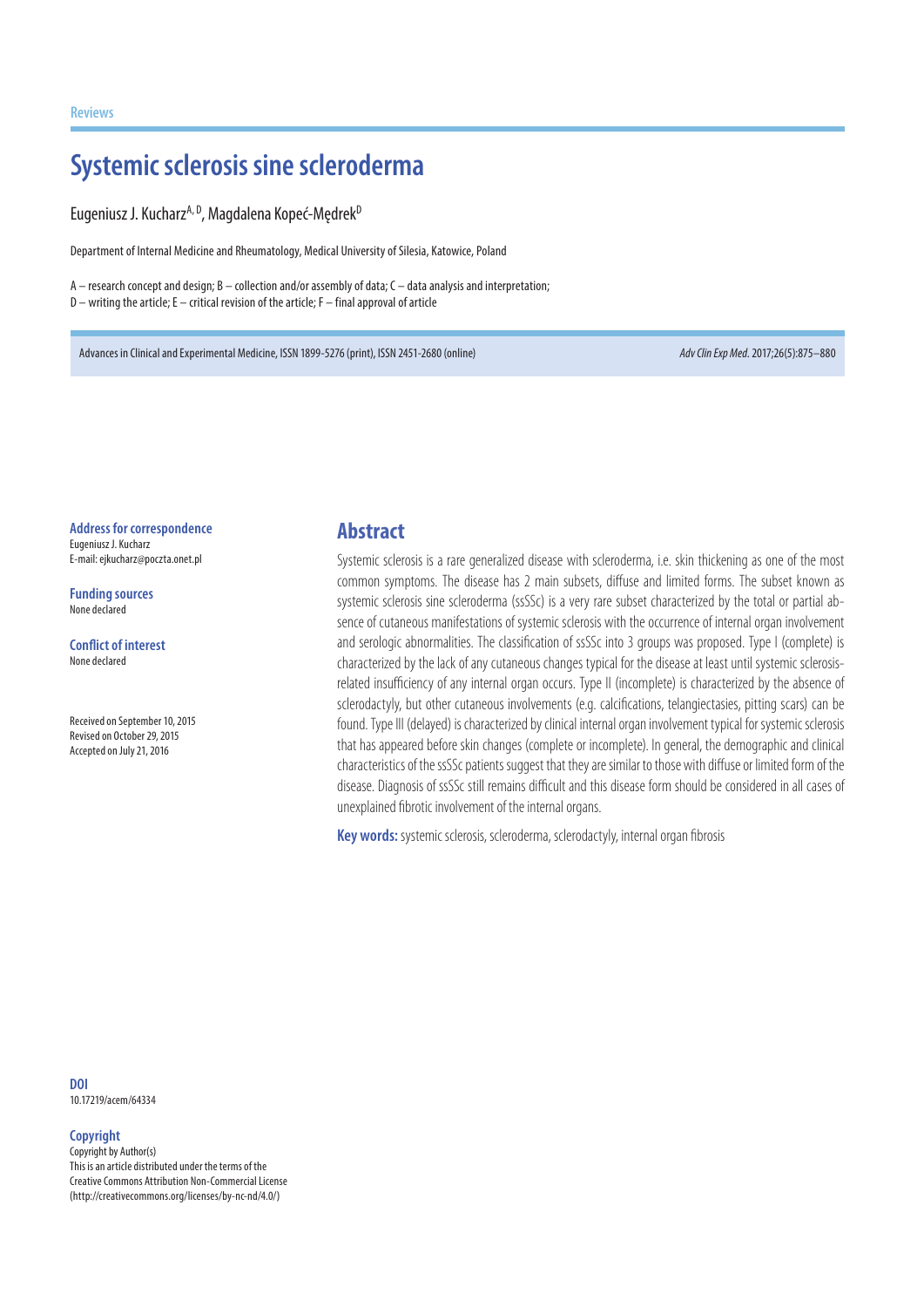Systemic sclerosis is a rare generalized connective disorder of unknown etiology and unclear pathogenesis. It is generally accepted that the disease is characterized by widespread fibrosis of the skin and internal organs, vascular abnormalities and immune disturbances. On the other hand, systemic sclerosis is considered as a heterogeneous disorder (scleroderma spectrum disorders) and has a broad spectrum of clinical features.<sup>1</sup> The main subsets of systemic sclerosis are limited cutaneous form and diffuse form. There are several differences between the subsets, including the most important, which is that internal organ involvement is significantly delayed and relatively minor in patients with limited cutaneous form of systemic sclerosis. Other differences include different distributions of cutaneous changes and the common occurrence of different autoantibodies (against topoisomerase I, Scl-70 in patients with diffuse form and anticentromeric antibodies, ACA in those with limited form).<sup>2,3</sup>

Skin involvement is considered a cardinal feature of systemic sclerosis, and the name "scleroderma" means hardening of the skin. Cutaneous manifestations are also crucial in the initial diagnosis. Although the disease is a heterogeneous disorder, skin involvement usually develops at the early stage of the disease and is preceded by Raynaud's phenomenon. Skin changes begin with nonpitting edema that is followed by the thickening of the skin leading to sclerodactyly. Tapering of fingertips and digital ulcers are common features seen in patients and they result from ischemia due to vasculopathy. Vascular insufficiency may cause atrophy and auto-amputation of the distal parts of the fingers. Cutaneous manifestations include typical facial features, teleangiectasias, abnormal calcium depositions in the subcutaneous tissue, altered pigmentation ("salt and pepper skin"), loss of hair follicles and sebaceous glands with resultant dryness.<sup>4</sup> Skin alterations may be localized in different parts of the body. A small number of the patients with systemic sclerosis suffer from systemic sclerosis sine scleroderma (ssSSc), a disease subset characterized by the presence of visceral involvement occurring in the absence of skin manifestations. The subset, sometimes called "visceral scleroderma", was described for the first time in detail by Rodnan and Fennel in 1962, who also coined the term "progressive systemic sclerosis sine scleroderma".<sup>5</sup> The only earlier case was reported by Abrams et al.<sup>6</sup> They published in 1954 a description of a patient with visceral scleroderma, but without detectable skin involvement. ssSSc is a rare form of the disease and its real prevalence is difficult to estimate. It is believed that some ssSSc cases remain underdiagnosed and are considered to be various forms of idiopathic fibrosis of internal organs. In 2013, joint groups of the American College of Rheumatology and European League Against Rheumatism elaborated new classification criteria for systemic sclerosis.7 Three major hallmarks of systemic sclerosis were included in the list of criteria: skin and organ fibrosis, signs of vasculopathy, and autoantibodies. Internal organ involvement is included in the criteria as the interstitial lung disease resulted from the pulmonary fibrosis. A sufficient criterion is skin thickening of the fingers of both hands extending proximal to the metacarpophalangeal joints. The point scoring system is applied in the classification criteria, and individuals with a score  $\geq$  9 are classified as having systemic sclerosis. According to the criteria, score 9 can be achieved in a patient without skin thickening when systemic sclerosis-related autoantibodies, Raynaud's phenomenon, interstitial lung disease or pulmonary arterial hypertension and abnormal nail fold capillaries are detected. On the other hand, it is clearly stated that the criteria are designed for the inclusion of patients in studies and are not diagnostic criteria per se. Diagnosis of systemic sclerosis can be based on other symptoms and signs, including those related to internal organ involvement, and only a part of the patients classified as having systemic sclerosis are being diagnosed as having the disease. This is of importance, especially in patients with ssSSc.

#### **Prevalence**

Limited epidemiological data on ssSSc is available. Marangoni et al. retrospectively analyzed 947 consecutive patients with systemic sclerosis treated in two academic medical centers in Brazil.<sup>8</sup> They were able to identify a very high rate of the ssSSc patients, i.e. 79 cases (8.3%). Poormoghim et al. compared patients with limited cutaneous systemic sclerosis and ssSSc, who were evaluated at the University of Pittsburgh Division of Rheumatology during 24 years (1972–1996), and they were able to identify 48 cases of ssSSc and 507 patients with limited cutaneous systemic sclerosis, 9 and 91%, respectively.<sup>9</sup> It can be roughly estimated that ssSSc patients account for about 5% of all patients with systemic sclerosis (this calculation was based on the rate of patients with diffuse subset, i.e. 40% of all ones with systemic sclerosis). The low rate of ssSSc subset was reported in the German and Spanish nationwide registry analyses, i.e. 1.5 and 7.5%, respectively.8,10 Most of the literature is limited to descriptions of isolated cases, usually containing additional rare features, complications or associated conditions. According to Marangoni et al., the total number of 139 cases was reported until 2012.<sup>8</sup> In 2014, Diab et al. analyzed data from 1,417 subjects with systemic sclerosis in the Canadian Scleroderma Research Group registry.<sup>11</sup> Twenty-seven subjects (1.9%) were considered as ssSSc with a mean follow-up of 2.4 years. The initial diagnosis that had been made at the first visit was more common, and had been set in 57 subjects (4.0%), but more than a half of them were reclassified as limited systemic sclerosis within 1.9 years. Moreover, the ssSSc patients had no sclerodactyly (as per definition) but had some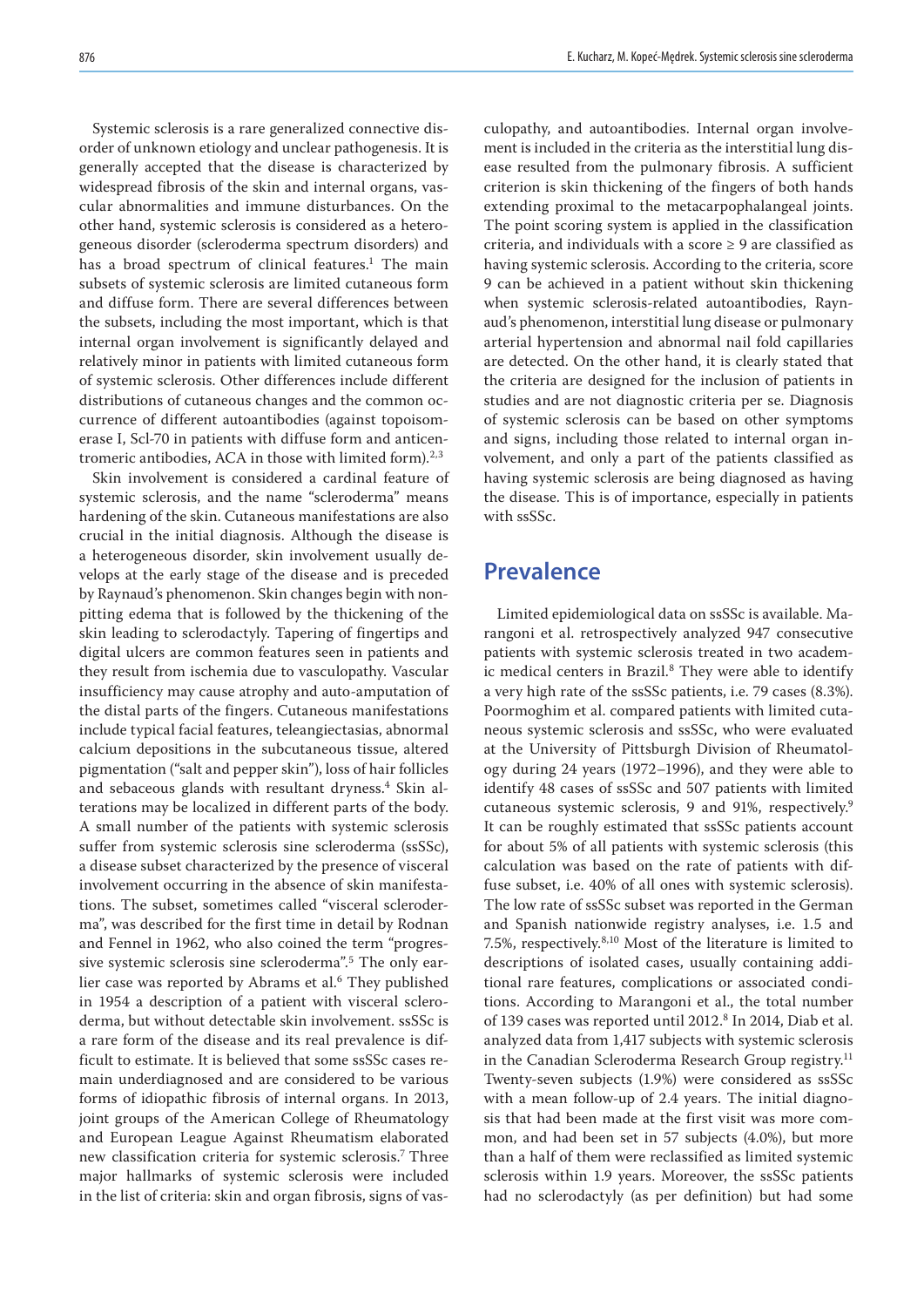other cutaneous involvements typical for systemic sclerosis (e.g. calcinosis 15.4%, telangiectasias 69.2%, digital pits 11.1%). Additionally, nail fold capillary abnormalities were detected in 74.1% of ssSSc patients. Thus, the ssSSc subgroup was not without any cutaneous involvement.

## **Definition and classification**

It is important to specify the term "ssSSc" because it is used in medical literature to describe patients with at least 2 variants systemic sclerosis. The 1<sup>st</sup> variant described as ssSSc consists of patients who have no cutaneous involvement during the whole period of clinical observation but suffer from sclerodermatous internal organ involvement. The remaining variant also termed ssSSc consists of patients who suffer from visceral manifestation typical for systemic sclerosis that was diagnosed when they had no cutaneous manifestation but later characteristic skin features are visible.

The problem of skin manifestation should also be specified. Some reports considered patients with visceral involvement and some cutaneous manifestations (e.g. teleangiectasias) but without skin thickening (i.e. "true" scleroderma) as those belonging to ssSSc subset, while other reports consider ssSSc patients only when they have no cutaneous features typical for systemic sclerosis. All these discrepancies, together with the scarce data on ssSSc in the literature, are the main difficulty for a comprehensive analysis of the problem.

In this paper, we propose a detailed classification of ssSSc based on 2 features. The 1<sup>st</sup> feature is the lack of sclerodactyly in patients with evidence of sclerodermatous internal organ involvement detectable during the whole period of clinically overt disease, at least until any internal organ insufficiency related to systemic sclerosis occurs. Despite the lack of sclerodactyly, the patients can have other cutaneous involvements typical for systemic sclerosis (e.g. telangiectasias). The absence of any sclerodermatous skin involvement is a basis for classifying those patients as "complete" (type I), while the lack of thickening coexisting with other typical cutaneous features is named "incomplete". The 2<sup>nd</sup> feature included in the classification is a sequence of skin and internal organ manifestations. We propose type III of ssSSc comprising patients with "delayed cutaneous involvement", i.e. those whose cutaneous involvement becomes detectable later than clinically overt internal organ manifestations. Patients with type III of ssSSc may suffer from a "complete" or an "incomplete" form of the disease as well. Based on these factors, the following classification of patients with ssSSc is proposed:

ssSSc type I: complete visceral scleroderma – patients with evidence of sclerodermatous involvement of an internal organ or organs and without any sign or symptom of skin involvement typical for systemic sclerosis.

The Raynaud's phenomenon as a vascular abnormality can be presented. There is no skin involvement at least until systemic sclerosis-related insufficiency of any internal organ is detectable.

ssSSc type II: incomplete visceral scleroderma – patients with evidence of sclerodermatous internal organ involvement with cutaneous manifestations typical for systemic sclerosis other than skin thickening, i.e. without sclerodactyly.

ssSSc type III: with delayed cutaneous involvement – patients with evidence of internal organ involvement typical for the disease and no sign of cutaneous sclerodermatous involvement, at least when internal organ manifestation becomes overt (complete form), or no skin thickening signs, at least when internal organ manifestation becomes overt (in complete form).

In most cases of ssSSc with delayed cutaneous involvement, the clinical picture of the disease is indistinguishable from diffuse systemic sclerosis. Analysis of the sequence of appearance of the disease manifestations is the only way to distinguish this type of ssSSc from diffuse systemic sclerosis with early development of skin involvement.

A distinction of the above-described types of ssSSc is based on the stage of the disease, when internal organ and cutaneous abnormalities become overt. Due to the variability of internal organ involvement, it is difficult to establish the exact necessary period of observation. The proposed classification is based on detectable (and to some extent measurable) organ insufficiency. Practically, all internal organ involvement has well-known criteria for organ insufficiency or failure. The time point is proposed to establish the period defining the lack of skin abnormalities before the appearance of at least 1<sup>st</sup> stage of organ insufficiency. The term "complete" or "incomplete" was introduced to separate cases of ssSSc without any sclerodermatous cutaneous manifestations from those with some involvement of the skin but without evidence of thickening. Raynaud's phenomenon that is primarily vascular abnormality is not considered as a skin abnormality.

Analysis of almost 1,500 patients revealed that female to male ratio in ssSSc patients is about 9 : 1 and is rather similar to the total group of systemic sclerosis patients. Forty per cent of the ssSSc patients had autoantibodies against topoisomerase I (55% in diffuse form of the disease) while 35% had anticentromeric antibodies (62% in those with localized form of systemic sclerosis). This suggests that, at least immunologically, ssSSc cannot be considered as a subset of any "major" form of the disease. Almost all internal organ involvements were found to be more common in ssSSc patients as compared with the total group and this is related to the role of visceral fibrosis in the diagnosis of ssSSc. There was no difference between patients with ssSSc and all the patients with systemic sclerosis at the age of the onset of Raynaud's phenomenon or at the age of organ involvement.<sup>10</sup>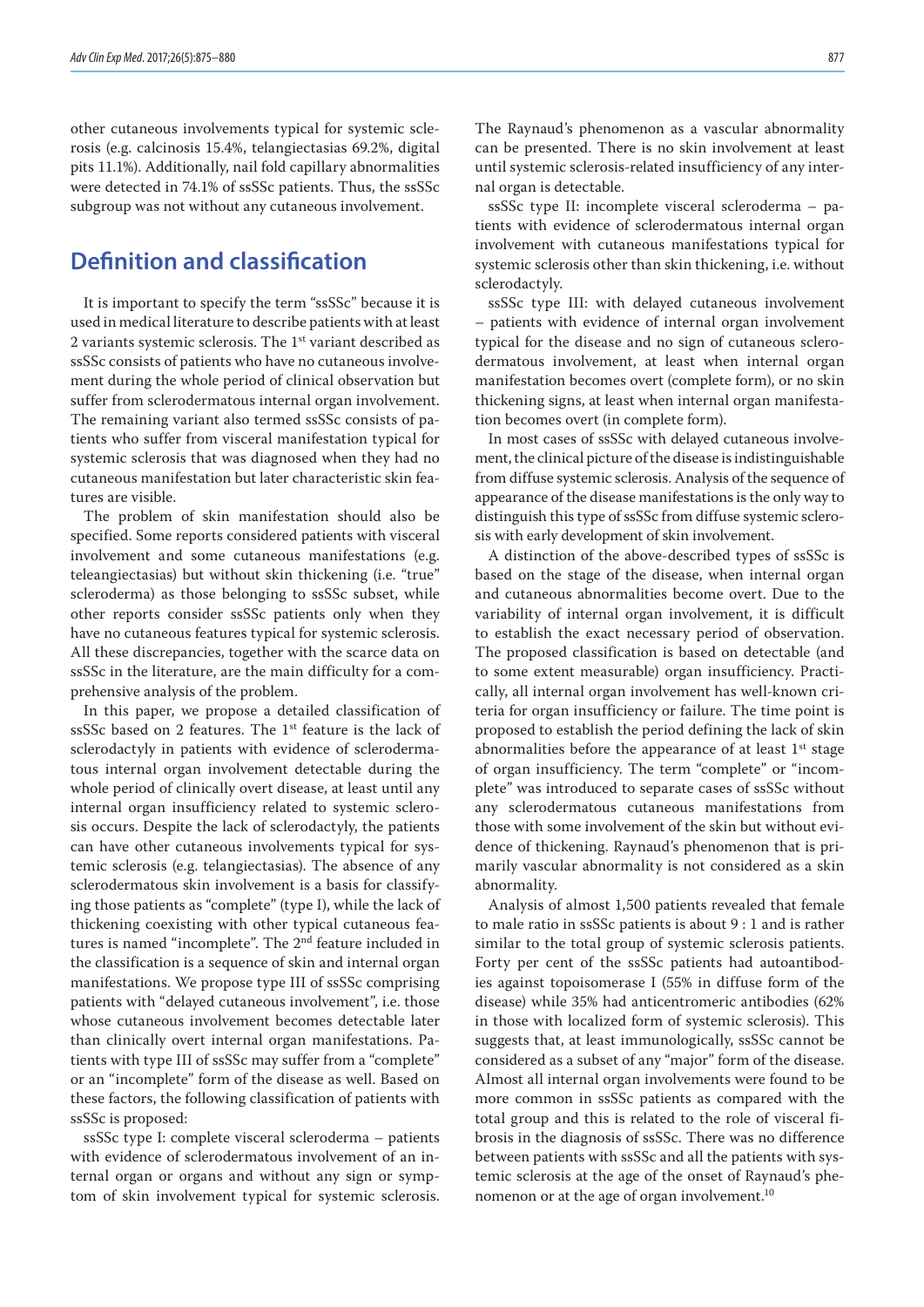### **Clinical picture**

The study conducted by Diab et al. is the largest reported cohort of ssSSc patients and is a very valuable tool for comparing those patients with the ones with diffuse systemic sclerosis and limited systemic sclerosis.11 Baseline demographic and clinical characteristics of subjects with diffuse, limited and ssSSc disease were found to be similar. They included the proportion of women to men, duration of overt disease and age at disease onset. Clinical signs and symptoms reflecting the involvement of a few internal organs were less prevalent in ssSSc than in diffused or limited subsets of the disease, including esophageal dysmotility, inflammatory polyarthritis, myositis and other than esophageal gastrointestinal symptoms. Intestinal lung disease was as common in ssSSc patients as in those with limited systemic sclerosis, and was detected in about 1/4 of the patients. This was reported earlier by Fischer et al.<sup>13</sup> Also, pulmonary hypertension was present in about 11% of the patients with ssSSc, similarly to other subgroups of systemic sclerosis patients.

The slightly lower prevalence of internal organ involvement at the baseline characteristics of the study is an indication of high awareness of ssSSc in the Canadian Scleroderma Research Group registry. In most of the cases reported in the literature, only severe internal organ manifestations attracted the attention of physicians because of the possibility of diagnosing ssSSc

The study conducted by Diab et al. once again confirmed that ssSSc is a rare form of the disease, especially in the rare cases without any skin involvement typical for systemic sclerosis.11 The general profile of ssSSc patients is similar to the others, especially those suffering from limited systemic sclerosis. The lack or atypical picture of cutaneous manifestations is the key differential feature.

 The clinical picture of ssSSc is similar, and gastrointestinal and pulmonal manifestations are the most common in these patients. The involvement of respiratory and alimentary systems seems to be relatively highly symptomatic and detectable, and this finding may explain their common occurrence both in reported series of the patients and in the majority of individual case reports. Poormaghim et al. found in ssSSc patients gastrointestinal involvement in 79% (31/39), pulmonary in 68% (32/47) and cardiac in 9% (4/45) only.<sup>9</sup> The large group of ssSSc patients reported by Marangoni et al. confirmed that esophageal involvement was the most frequent visceral manifestation (83%) and was followed by pulmonary involvement (68%).<sup>8</sup> Similar findings were described in the German and Spanish groups of ssSSc patients.8,10 Esophageal dysmotility was shown in 73% and 45% of the patients, while interstitial lung disease was found in 73% and 64%, respectively. Gastrointestinal manifestations include swallowing disturbances, crampy abdominal pain, nausea or vomiting. Gastroesophageal reflux disease is a frequent diagnosis in systemic sclerosis patients of all subsets, including those with ssSSc. Pulmonary involvement symptoms include predominant dyspnea at early stages of exertion. Interstitial lung disease and pulmonary hypertension are the most common pulmonary manifestations.

Toya and Tzelepis carried out an analysis of cardiopulmonary involvement in 108 cases of ssSSc described in the literature.12 Cardiac involvement was documented in 25% of the patients. The most common manifestations were chronic heart failure, pericardial effusions, conduction disturbances or arrhythmias. It is suggested that myocardial fibrosis is the underlying cause of cardiac manifestations.

Diab et al. suggested that the prevalence of myosistis in patients with ssSSc is lower than in those with other subsets of the disease.11 This was confirmed by Sánchez-Montalya et al., despite a rather common occurrence of anti-SSA/Roi52 autoantibodies in patients with ssSSc.14 In 132 consecutive patients with SSc and anti-SSA/Ro52 autoantibodies patients with ssSSc constituted 22.7%. It is also suggested that acute phase reactants are more commonly elevated in patients with ssSSc than in other subsets.<sup>10</sup>

### **Renal involvement**

There are discrepancies in the estimation of frequency of renal involvement in patients with ssSSc. Poormoghim et al. showed that the kidneys are uncommonly involved in the patients and this finding supported the suggestion that ssSSc patients are at least similar or even constitute a subgroup of patients with limited cutaneous systemic sclerosis.9 On the other hand, Hunzelmann et al.reported that renal involvement is twice as common in patients with ssSSc than it is in patients with systemic sclerosis.<sup>10</sup> Additionally, renal insufficiency was also more than twice as common in the patients as compared to the total group of systemic sclerosis patients. An analysis of the literature revealed a relatively high rate of case reports describing patients with renal failure due to systemic sclerosis without or with delayed cutaneous manifestations.<sup>15-18</sup>

Renal involvement in ssSSc patients manifests in 2 different forms: scleroderma renal crisis and chronic forms leading to renal failure. Scleroderma renal crisis is characterized by the acute onset of severe hypertension, acute left ventricular failure and retention of nitrogen bodies due to rapid progressive renal failure. Few patients with renal crisis due to systemic sclerosis but without skin involvement at the onset of the crisis were reported.15–18 In most of the cases, rapid development of skin changes typical for the disease occurred after renal failure. Less common is the slow development of renal failure. Chung et al. reported nephritic syndrome in women with ssSSc akin to those seen in patients with other forms of systemic sclerosis.19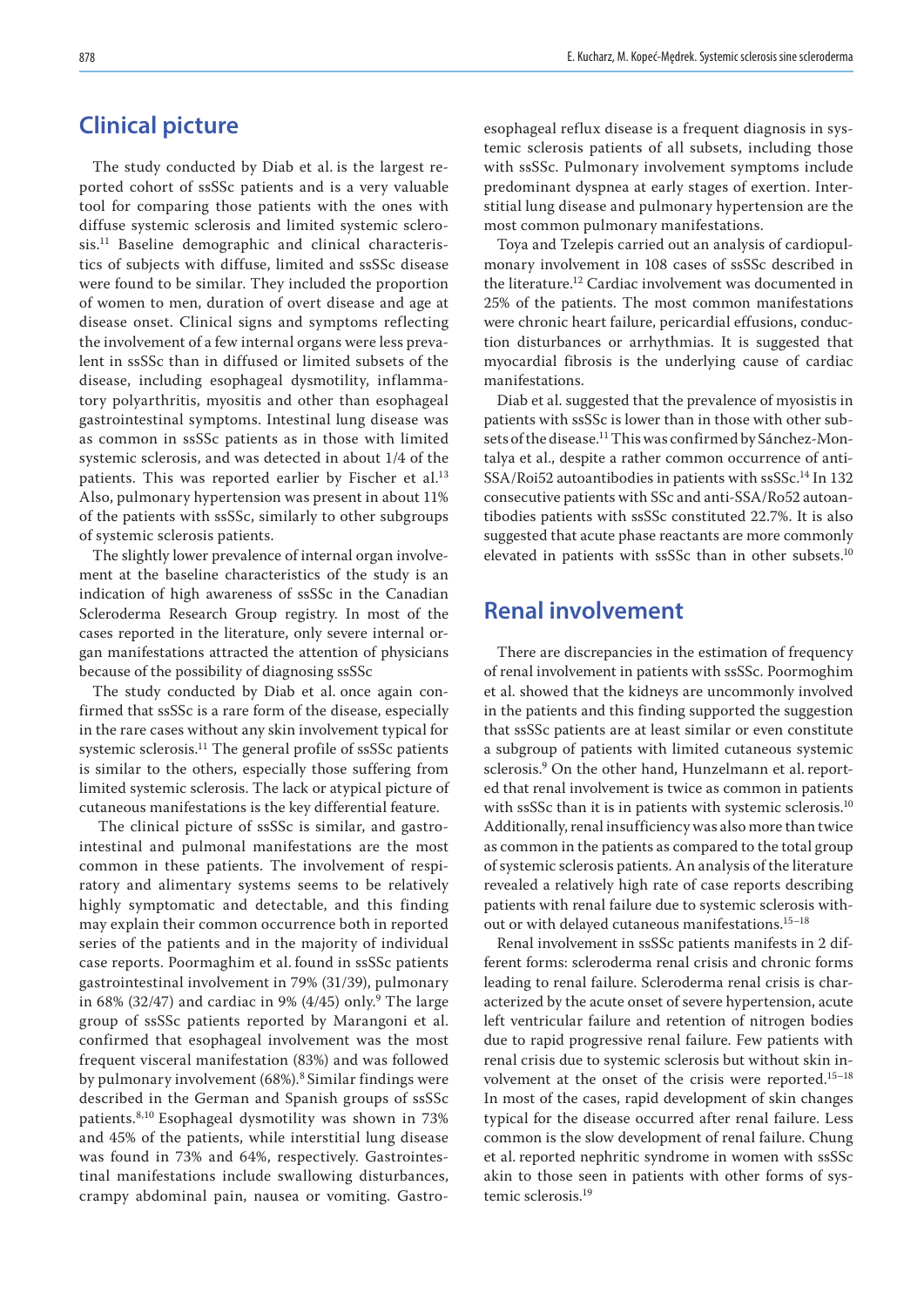### **Prognosis**

Retrospective analysis of internal organ involvement in ssSSc patients is limited, due to variety of criteria used in investigations. Some studies were based on clinically overt symptoms, while others applied more and less sensitive laboratory or imagine methods. It is well known that the evaluation of the cardiopulmonary and gastrointestinal systems in patients with systemic sclerosis with functional or imagine test revealed a higher rate of involvement than the analysis of clinically overt symptoms. The same applies to ssSSc patients. This is probably the source of discrepancies between published series and individual reported cases.

#### **Special situations**

A search of literature revealed some descriptions of an atypical course of ssSSc. It is impossible to conclude from these anecdotal reports, but due to the rarity of the disease at least a few of them should be mentioned.

A case of ssSSc with multiple intracerebral hemorrhages and significantly high antitopoisomerase-I autoantibodies is akin to an earlier description of limited systemic sclerosis and vasculitis overlap syndrome.<sup>20,21</sup> Recently, Anand et al. reported a case of ssSSc with overlap syndrome and characterized by ANCA associated vasculitis.22 The main clinical abnormality was pulmonary fibrosis. A case of ssSSc with anterior uveitis has also been recently reported.<sup>23</sup>

Scleroderma-like disease exposed to epoxy resin polymerization was also reported in a form of ssSSc.<sup>24</sup> It is an absolutely unique case of such a form of the disease.

#### **Concluding remarks**

Diagnosis of ssSSc is difficult. From a practical point of view, it is important to consider the diagnosis of ssSSc in patients with multisystemic internal organ abnormalities that cannot be attributed to other diseases. The occurrence of Raynaud's phenomenon or antibodies typical for systemic sclerosis is useful for establishing a diagnosis. Vascular abnormalities detectable with capillaroscopy are included in the new classification criteria. Capilaroscopic evaluation is a valuable tool in the diagnostics of ssSSc.<sup>23</sup>

Systemic sclerosis is still a very enigmatic disease. Pathomechanism of fibrosis and its localization remains unknown. The elucidation of this phenomenon may be a key to understand the sequence and grade of skin and internal organ involvement. The current classification and distinction of ssSSc as a separate subset is based exclusively on clinical symptomatology and the course of the disease.25,26 Unfortunately, a diagnosis of ssSSc has

no substantial effect on the management of the patients and the general rules of organ-oriented therapy are to be applied in those patients.

#### **References**

- 1. Valentini G, Marcoccia A, Cuomo G, Iudici M, Vettori S. The concept of early systemic sclerosis following 2013 ACR/EULAR Criteria for classification of systemic sclerosis. *Curr Rheumatol Rev.* 2014;10:38–44.
- 2. Kunawa M, Gabrielli A. Autoantibodies, autoimmunity. In: Hachulla E, ed. *EULAR textbook on systemic sclerosis.* London: BMJ Publishing Group Ltd; 2013:88–96.
- 3. Fett N. Scleroderma: Nomenclature, etiology, pathogenesis, prognosis, and treatments: Facts and controversies. *Clin Dermatol.* 2013;31:432–437.
- Sherber NS. Evaluation and management of skin disease. In: Varga J, Denton CP, Wigley FM, eds. *Scleroderma.* New York, NY: Springer; 2011:503–523.
- 5. Rodnan GP, Fennell RH. Progressive systemic sclerosis sine scleroderma. *JAMA.* 1962;180:665–670.
- 6. Abrams HL, Carnes WH, Eaton J. Alimentary tract in disseminated scleroderma with emphasis on small bowel. *Arch Intern Med.* 1954;94:61–81.
- 7. van den Hoogen F, Khanna D, Fransen J, et al. Classification criteria for systemic sclerosis: An ACR-EULAR collaborative initiative. *Arthritis Rheum.* 2013;65:2737–2747.
- 8. Marangoni RG, Rocha LF, Del Rio APT, et al. Systemic sclerosis sine scleroderma: Distinct features in a large Brazilian cohort. *Rheumatology.* 2013;52:1520–1524.
- 9. Poormoghim H, Lucas M, Fertig N, Medsger TA. Systemic sclerosis sine scleroderma. Demographic, clinical, and serologic features and survival in forty-eight patients. *Arthritis Rheum.* 2000;43:444–451.
- 10. Hunzelmann N, Genth E, Krieg T, et al. The registry of the German network for systemic scleroderma: Frequency of disease subsets and patterns of organ involvement. *Rheumatology.* 2008;47:1185–1192.
- 11. Diab S, Dostrovsky N, Hudson M, et al. Systemic sclerosis sine scleroderma: A multicenter study of 1417 subjects. *J Rheumatol.*  2014;41:2179–2185.
- 12. Toya SP, Tzelepis GE. The many faces of scleroderma sine scleroderma: A literature review focusing on cardiopulmonary complications. *Rheumatol Int.* 2009;29:861–868.
- 13. Fischer A, Meehan RT, Feghali-Bostwick CA, West SG, Brown KK. Unique characteristics of systemic sclerosis sine scleroderma – associated interstitial lung disease. *Chest.* 2006;130:976–981.
- 14. Sánchez-Montalya A, Fernández-Luque A. Simeón CP, Fonollosa-Pià V, et al. Anti-SSAA/Ro52 autoantibodies in scleroderma: Results of an observational, cross-sectional study. *Clin Exp Rheumatol.* 2014;32(suppl. 86):S177–S182.
- 15. Gore JE, Brown AN. Scleroderma renal crisis sine scleroderma in pregnancy: A case report*. Clin Exper Rheumatol.* 2006;24:87–88.
- 16. Zwetter U, Andrassy K, Waldherr R, Ritz E. Scleroderma renal crisis as a presenting feature in the absence of skin involvement. *Am J Kidney Dis*.1993;22:53–56.
- 17. Molina JF, Anaya JM, Cabrera GE, Hoffman E, Espinoza LR. Systemic sclerosis sine scleroderma: An unusual presentation in scleroderma renal crisis. *J Rheumatol.* 1995;22:557–560.
- 18. Canet JJ, Castane J, Alvarez M, Nava JM, Llibre J. Scleroderma renal crisis sine scleroderma. *Nephron*. 2002;90:119–120.
- 19. Chung S, Kim JY, Hong YA, et al. Systemic sclerosis sine scleroderma sine hypertension presenting as nephrotic syndrome. *Clin Nephrol.* 2010; 73:492–494.
- 20. SaracH, Telarovic S, Zarkovic K. Multiple intracerebral hemorrhages in a patient with systemic sclerosis. *Acta Neurol Belg.* 2014;115:151–152.
- 21. Veetil BMA, Schimmer BM. A case of limited systemic sclerosis with pANCA, complicated by multiple cerebral hemorrhages. *Rheumatol Int.* 2009;29:325–329.
- 22. Anand AS, Joseph PB, Vera-Vazquez E. A case of pulmonary fibrosis associated with rheumatoid arthritis scleroderma sine scleroderma and ANCA associated vasculitis. *Springer Plus.* 2014;3:513.
- 23. Borges T, Vilaça S, Ferreira I, Chora S, Silva S, Dias C. Systemic sclerosis sine scleroderma: A case report of anterior uveitis*. Reumatismo.* 2015;67:21–25.